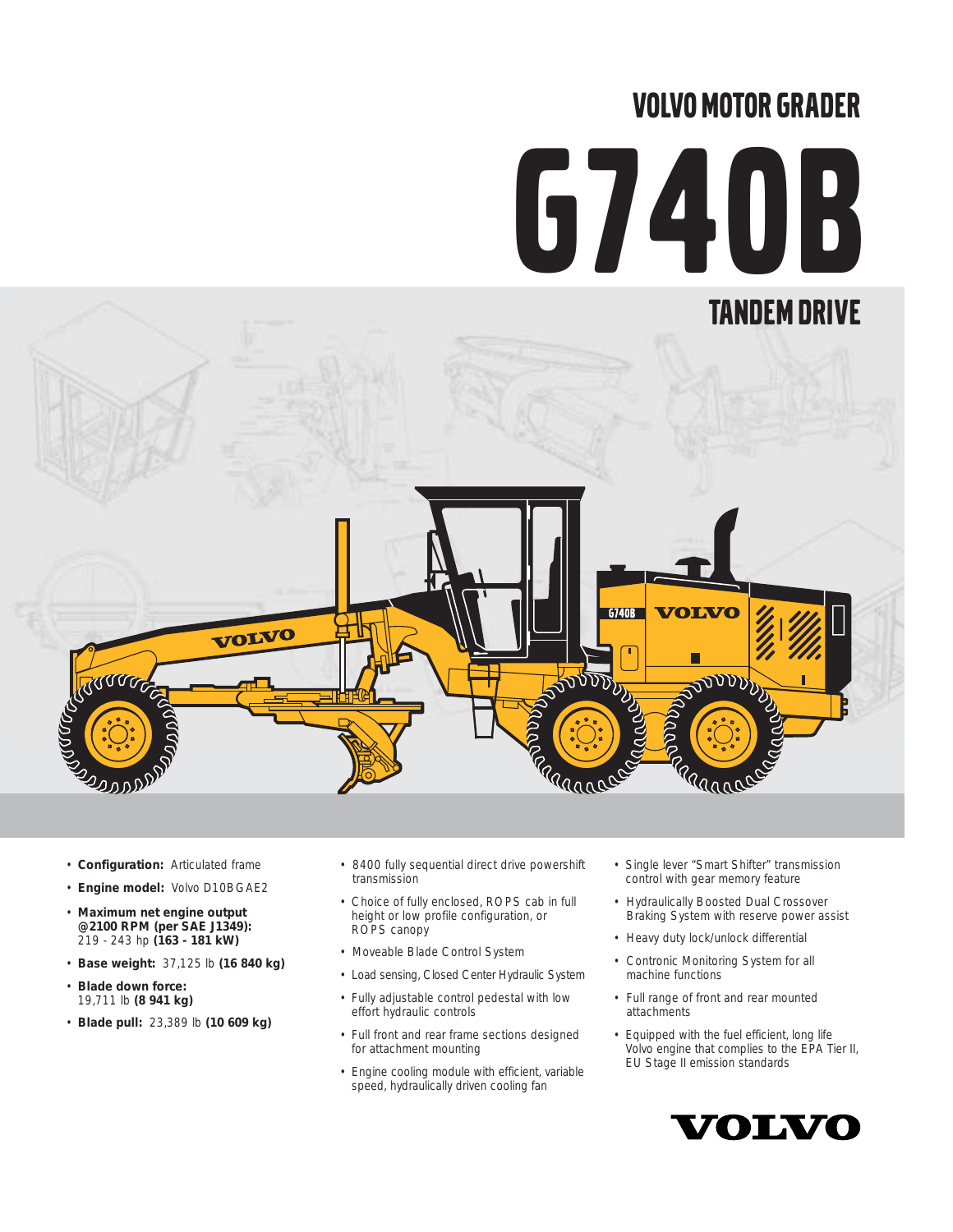

Weights shown include full cab with ROPS, all operating fluids and operator.

#### **Base**

| On front wheels 11,138 lb (5 052 kg) |  |  |
|--------------------------------------|--|--|
| On rear wheels 25,988 lb (11 788 kg) |  |  |

#### **Typically equipped operating weight:**

includes 17.5 x 25, 12 PR, G-2 tires on 14" **(356 mm)** rims and 14' x 29" x 1" **(4 267 x 737 x 25 mm)** moldboard and scarifier.

G740B . . . . . . . . . . . . . . . . . 40,013 lb **(18 150 kg)** Maximum combined capacity . 50,800 lb **(23 043 kg)** Maximum weight - front . . . 16,700 lb **(7 575 kg)** Maximum weight - rear. . . . 34,100 lb **(15 468 kg)**

Weight adjustments for various options are listed at the rear of the brochure.

Note that adding weight and attachments to the base grader may necessitate a tire upgrade since the maximum weight capacity of the tire may be exceeded.

#### **Productivity (Standard equipment)**

Blade pull at base weight (no wheel slip, 0.9 traction co-efficient). . . . . . . . . . . . . . 23,389 lb **(10 609 kg)** Blade down force

• cutting capability

(ISO 7134). . . . . . . . . . . . . . 19,711 lb **(8 941 kg)** Blade down force is the maximum downward force which may be applied at the cutting edge.



#### **G740B**

| Make/ModelVolvo D10BGAE2                                            |  |
|---------------------------------------------------------------------|--|
| Type 4 Cycle, Turbocharged, Aftercooled                             |  |
|                                                                     |  |
| Bore & stroke  4.76" x 5.51" (121 x 140 mm)                         |  |
| Displacement $\ldots \ldots \ldots \ldots \ldots 586$ cu in $(9,6)$ |  |
| Maximum net engine output @ 2100 RPM                                |  |
| (per SAE J1349) 219-243 hp (163-181 kW)                             |  |
| Rated gross brake horsepower @ 2100 RPM                             |  |
| · Gears forward 1, 2 and                                            |  |
| Reverse 1. 225 hp (168 kW)                                          |  |
| • Gears forward 3-8 and                                             |  |
| Reverse 2-4 249 hp (186 kW)                                         |  |
| Rated net brake horsepower @ 2100 RPM                               |  |
| · Gears forward 1, 2 and                                            |  |
| Reverse 1. 219 hp (163 kW)                                          |  |
| Torque @ 1000 RPM 837 lb.ft (1 135 N.m)                             |  |
|                                                                     |  |
| • Gears forward 3-8 and                                             |  |
| Reverse 2-4 243 hp (181 kW)                                         |  |
| Torque @ 1100 RPM  846 lb.ft (1 145 N.m)                            |  |
|                                                                     |  |
| Performance: Rated net brake horsepower                             |  |
| SAE standard J1349/ISO 3046-2 conditions                            |  |

with water pump, lubricating oil pump, fuel system, air cleaner, muffler, alternator and cooling fan.

Engine complies to EPA Tier II, EU Stage II exhaust emission standard.

Engine cooling system designed with singular cooler installations, and utilizes a highly efficient, variable speed, hydraulically driven cooling fan.

#### **Engine performance curve**



**Engine data Engine data**<br>(continued) Tandems

Engine equipped with a two stage, dual element, dry type air cleaner with exhaust aspirator and service indicator. 24 volt starting and electrical system with 80 amp **(1920 watt)** brushless alternator with internal voltage regulator. Two heavy duty 12 volt maintenance free batteries with 950 cold cranking amps  $(CCA)$  and 160 minutes reserve battery. 1300 CCA batteries a includes battery disconnect.

Robotically welded, tandem case with internal gusseting for maximum torsional strength. Field

proven split ring/flanged sleeve tandem mounting and 1" **(25 mm)** thick inner wall resists flexing from side loading during severe applications.

| Thickness $\cdot$ inner wall $\ldots \ldots \ldots \ldots 1.00$ " (25 mm) |  |
|---------------------------------------------------------------------------|--|
| • outer wall 0.75" (19 mm)                                                |  |
| Center distance. 61.50" (1 562 mm)                                        |  |
| Drive chain pitch 2.00" (51 mm)                                           |  |
|                                                                           |  |



Service Brakes: Foot operated

Fade resistant, hydraulically actuated, wet multiple disc service brakes located at the 4 tandem drive wheels are self-adjusting, fully sealed and maintenance free. System features crossover dual braking circuits for uniform braking on both sides of the grader. Includes reserve power assist and operator warning system (visual and audible).

#### Parking Brake

Spring applied hydraulic release independent, disc-type parking brake on transmission output shaft and effective on all 4 tandem drive wheels. Includes visual and audible operator warning system for parking brake on, transmission in gear condition. Transmission will not engage with park brake on.

Braking systems comply to SAE Recommended Practice J1473 OCT. 90, and J1152 APR. 80; ISO 3450-1993-01-28. Volvo uses asbestos free brake components.

#### **Differential / Final drive MIN**

Make/Model. . . . . . . . . . . . . . . . . . Volvo SR40 Single reduction final drive with an operator controlled lock/unlock differential. Rear axles are induction hardened, supported on double row spherical roller bearings.

| rve capacity per<br>available. System | Width<br>Thickness $\cdot$ inn<br>• out<br>Center distance |
|---------------------------------------|------------------------------------------------------------|
|                                       |                                                            |
| cion                                  | Drive chain pito                                           |

**Transmission**

Fully sequential, direct drive, powershift transmission. Engine cannot be started if transmission is in gear. Single lever "Smart

Shifter" electronic transmission controller provides self-diagnostics. The flywheel mounted, multi-disc master clutch is oil cooled and lubricated for long life.

Ground speeds at 2100 RPM with standard tires:

drive shafts.

| Forward |                  | Reverse      |
|---------|------------------|--------------|
|         | Gearsmphkm/h     | Gearsmphkm/h |
|         | $1$ 2.6 4,2      | $1$ 2.6 4,2  |
|         | 23.75,9          |              |
|         | 35.18,2          | $2$ 5.18.2   |
|         | 47.111,4         |              |
|         | 5…………10.1………16,1 | $3$ 10.116,1 |
|         | 614.122,7        |              |
|         | 7 19.5 31.4      | 4 19.5  31.4 |
|         | 827.243,8        |              |
|         |                  |              |

Transmission guard is standard equipment and

Perma Lube U joints on the input/output

is hinged for easy access.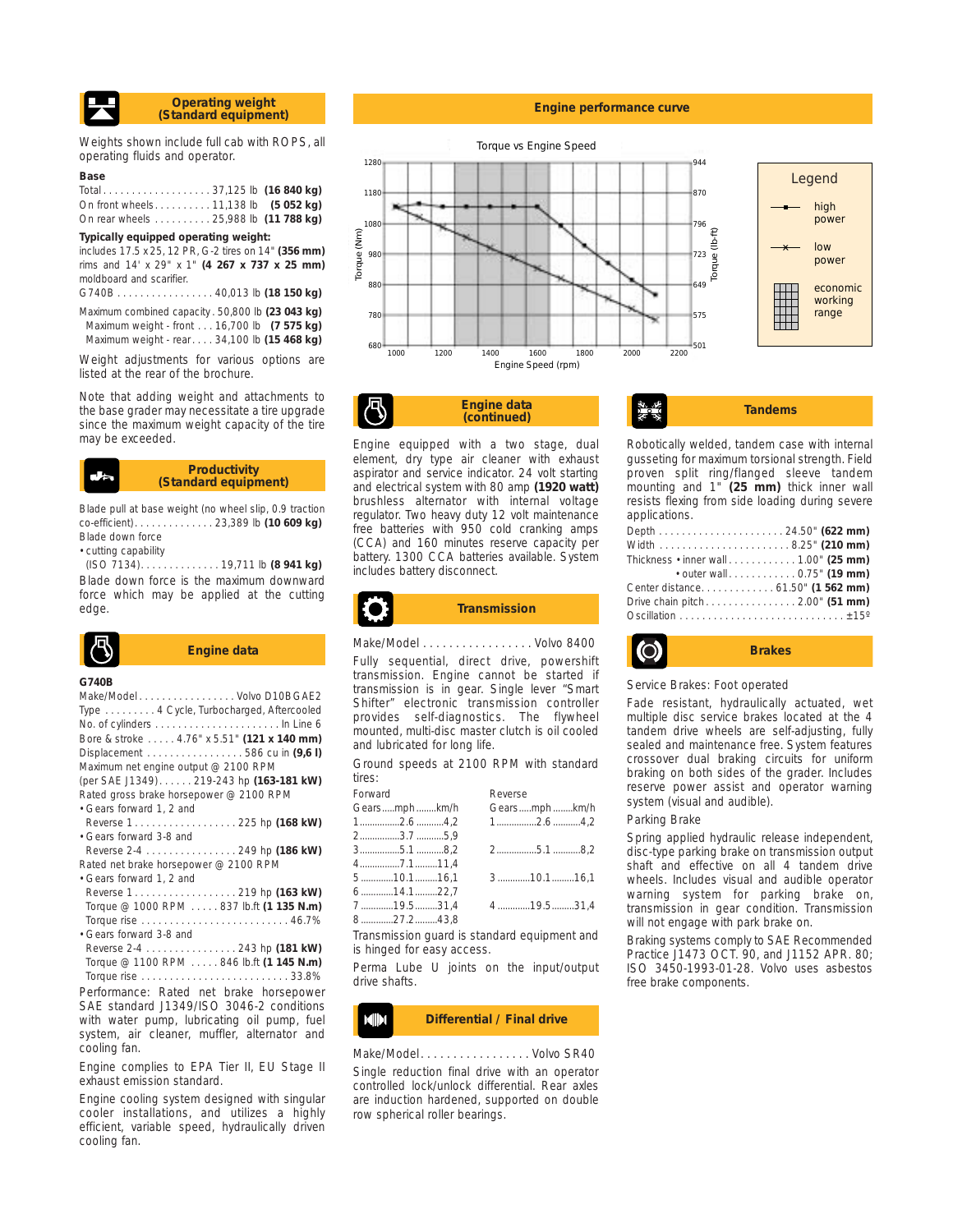

#### **K** Wheels & tires **Standard equipment)** Steering **Wheels & tires** ♦

Tire size . . . . . . . . . . . . . . . . . . . . . . 14.00 x 24, G-2 Ply rating (PR) . . . . . . . . . . . . . . . . . . . . . . . . . . . . 12 Rim size . . . . . . . . . . . 10" **(254 mm)** One piece rim Bolt-on rims are interchangeable between front and rear. Multiple piece rims available.



Type: Robotically welded steel truss, gusseted for torsional strength, oscillates on a single 3.15" **(80 mm)** diameter center pivot pin. Wheel lean. . . . . . . . . . . . . . . . . . . . . . . . . 18º R & L Oscillation . . . . . . . . . . . . . . . . . . . 16º up and down Ground clearance. . . . . . . . . . . . . . 24.0" **(610 mm)** Twin 3" **(76 mm)** diameter wheel lean cylinder with lock valve is standard equipment.

Hydrostatic power steering of front wheels incorporating two steering cylinders. Meets SAE J1511 OCT. 90 with optional secondary steering.

Minimum turning radius using front axle steering, articulation, wheel lean and unlocked differential . . . . . . . . . . . . . . . . . . . . . . . . . . . 25'7" **(7 798 mm)** Steering arc . . . . . . . . . . . . . . . . . . . . . . . . . . . . . 72º Frame articulation angle. . . . . . . . . . . . . . . . . . . . 22º Articulation lock standard.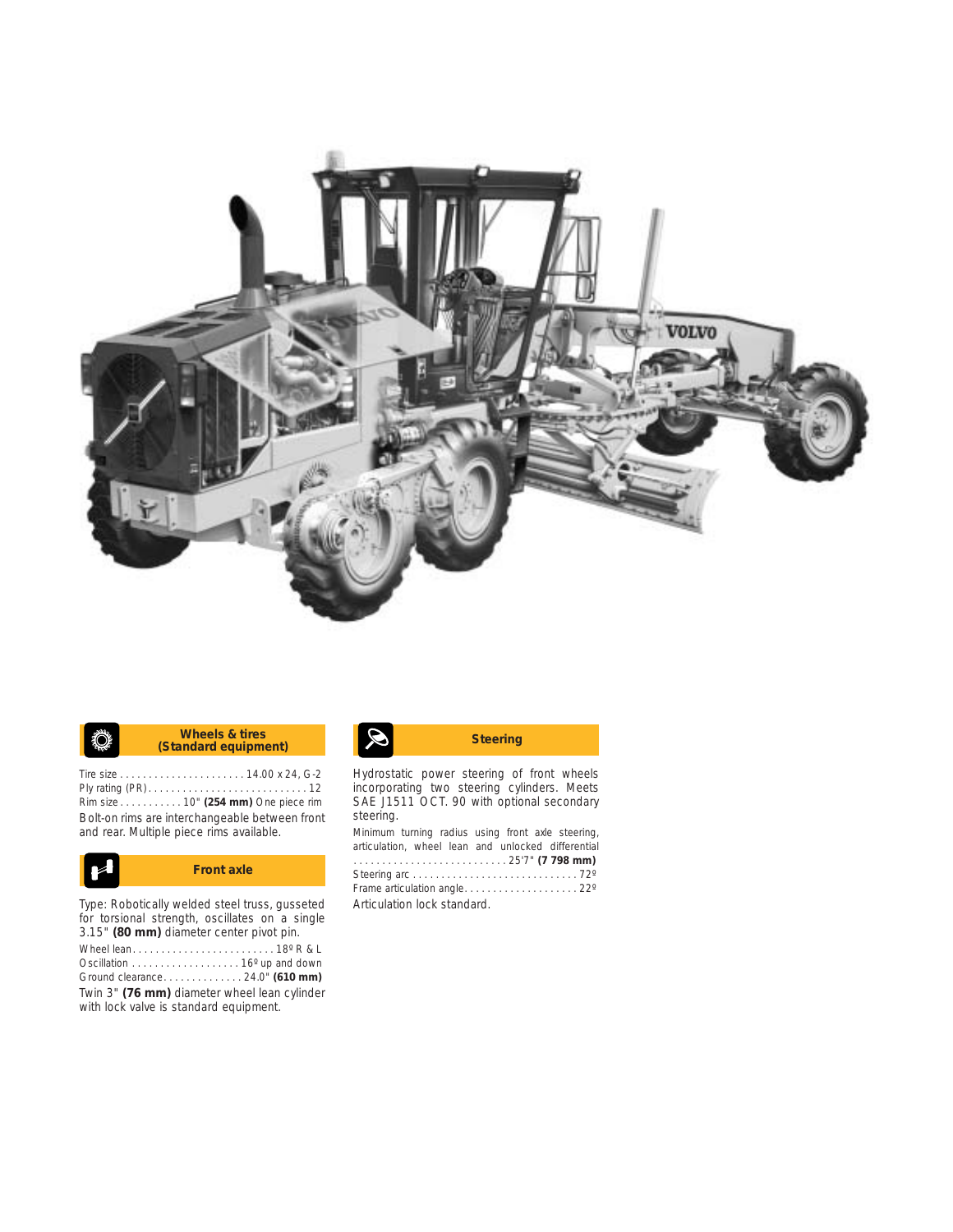$$
\begin{array}{|c|c|}\hline \hline \end{array}
$$
 **Frame**

Full front and rear frame sections.

Front: Robotically welded box section. Dual sloped front frame provides excellent forward visibility.

Minimum dimensions of

box section . . . . . . . 10.5" x 14.0" (**267 x 356 mm)** Plate thickness<br>
s tep and bottom

| Vertical section modulus |  |
|--------------------------|--|

at arch . . . . . . . . . . . . . . . . . . 163 cu in **(2 676 cm3 )** minimum . . . . . . . . . . . . . . 137.7 cu in **(2 256 cm3 )** maximum . . . . . . . . . . . . . 283.9 cu in **(4 652 cm3 )** Linear weight - minimum-maximum . . . . . . . . .

148.7 - 244.2 lb/ft **(221.3 - 363.4 kg/m)** Rear: Full perimeter rear frame permits modular powertrain mounting for ease of service and is ideal for attachment mounting. Optional first user lifetime warranty on frame and articulation joint.

Minimum dimensions of

| rear frame 4.0" x 11.0" (102 x 279 mm) |  |  |
|----------------------------------------|--|--|
|                                        |  |  |



Twin 5" **(127 mm)** hydraulic cylinders articulate frame 22º right and left. Anti-drift lock valve ensures stable operation.



Circle to drawbar support is provided at 9 points. Three upper circle wear plates, three adjustable clamp plates and three adjustable guide shoes combine to ensure optimum circle support and load distribution. DURAMIDE™ wear plates and bearings at the clamp and guide shoes prevent metal-to-metal contact and provide maximum service life.

DURAMIDE™ is a synthetic bearing material that provides long service life and reduces circle system maintenance requirements.

| Diameter  66.25" (1 683 mm) |
|-----------------------------|
|                             |
| Adjustable quide shoes3     |
|                             |
| Upper circle wear plates3   |

The Volvo dual cylinder Circle Drive System uses direct acting hydraulic power for exceptional turning and holding capability under full load. The Circle Drive System uses hardened drive pinions and is protected against impact damage by an overload relief valve as standard equipment. Hydraulic drive cylinders . . . . . . . . . . . . . . . . . . . . . 2

| <b>Drawbar</b> |
|----------------|
|                |
|                |

Fully welded box section. Narrow "T" design permits optimum visibility to the work area. Drawbar ball stud provides an adjustment to compensate for different tire sizes. Blade lift cylinder anchors are straddle mounted on drawbar to provide maximum strength and support.

#### Dimensions of box

section . . . . . . . . . . . . . 6.5" x 6.5" **(165 x 165 mm)** Plate thickness . . . . . . . 1.0" & 0.75" **(25 & 19 mm)**



```
Standard moldboard with 
replaceable end bits . . . . . . . . . . . . . . 12' x 29" x 1" 
                           (3 658 x 737 x 25 mm)
Blade material . . . . . . . SAE 1050 high carbon steel
Edge through hardened. . . . . . 6" x 5/8" boron steel 
                                     (152 x 16 mm)
Bolt spacing. . . . . . . . . . . . . . . . . . . . . 6" (152 mm) 
• bolt size . . . . . . . . . . . . . . . . . . . . . . 5/8" (16 mm)
Slide rails supported by DURAMIDE™
bearings.
```
#### **Blade range: Moveable Blade Control System**

**(Dimensions shown with standard moldboard)**

|                                                 | LFFT |  | <b>RIGHT</b> |
|-------------------------------------------------|------|--|--------------|
| Reach outside tires - articulated               |      |  |              |
| frame 120.0" (3 048 mm)119.5" (3 035 mm)        |      |  |              |
| Reach outside tires - straight                  |      |  |              |
| frame79.5" (2 019 mm)79" (2 007 mm)             |      |  |              |
| Blade slide 26.5" (673 mm) 26.5" (673 mm)       |      |  |              |
| Circle side                                     |      |  |              |
| shift 30.5" (775 mm) 29.5" (749 mm)             |      |  |              |
| Maximum bank                                    |      |  |              |
|                                                 |      |  |              |
| Blade ground clearance 17.2" (437 mm)           |      |  |              |
| Blade cutting depth32.0" (813 mm)               |      |  |              |
| Blade tilt range44° forward 6.5° back           |      |  |              |
| Superior blade mobility permits steep ditch     |      |  |              |
| cutting angles and back sloping outside overall |      |  |              |
| machine width.                                  |      |  |              |

## **Circle drive Cab & controls**

All controls are located in a 90° arc forward and to the right of the operator. Enclosed cab has a fully adjustable, cloth covered suspension seat as standard and comes with a 3" **(76 mm)** seat belt. Located forward of the operator are the engine oil pressure, coolant temperature and fuel level gauges, transmission gear indicator and a multi-function Contronic monitoring display. Located in the fully adjustable steering pedestal are the following switches: differential lock/unlock, hazard lights combination turn signal, horn and high beam headlight. Heater and wiper/washer controls (if equipped), lighting and accessory switches are grouped in the operator's right hand console. This console also contains the ignition key and access to the circuit breaker and fuse panel. An accelerator/decelerator foot pedal and slider type hand throttle are standard equipment. Outside mounted rear view mirrors (L&R) and a convex interior mirror are standard. Interior operator noise levels average 75 dB(A) per ISO 6394 (enclosed cab).

#### **Cab options**

- High capacity heater/air conditioner c/w adjustable vents, temperature control and variable speed fan
- Lower opening front windows
- Rear windshield wipers and washers
- Lower front window wipers and washers
- Modular, 24 volt radio and cassette player
- Operator Convenience Package included with air conditioner option (lunch box, steel vacuum bottle, cup holder and ashtray)
- 24 volt to 12 volt converter for electrical accessories or two way radio installations 25 or 60 amp available
- Bubble type slope meter
- Transmission and hydraulic filter restriction warning
- Low hydraulic oil and hydraulic oil temperature indicator
- Speedometer/odometer

#### **Full height cab with ROPS Inside dimensions**

Height . . . . . . . . . . . . . . . . . . . . . 74.0" **(1 880 mm)** Width @ controls . . . . . . . . . . . . 56.0" **(1 422 mm)** Depth @ controls . . . . . . . . . . . . 55.5" **(1 410 mm)** An optional Low Profile Cab is available with an inside height of 62" **(1 575 mm)**. All Volvo Grader cabs and canopies are designed to meet or exceed SAE J1040 APR. 88, ISO 3471/1-1986(E), and 86/295/EEC ROPS requirements. The seatbelt is 3" **(76 mm)** wide and meets SAE J386 JUNE 93; ISO 6683- 1981(E).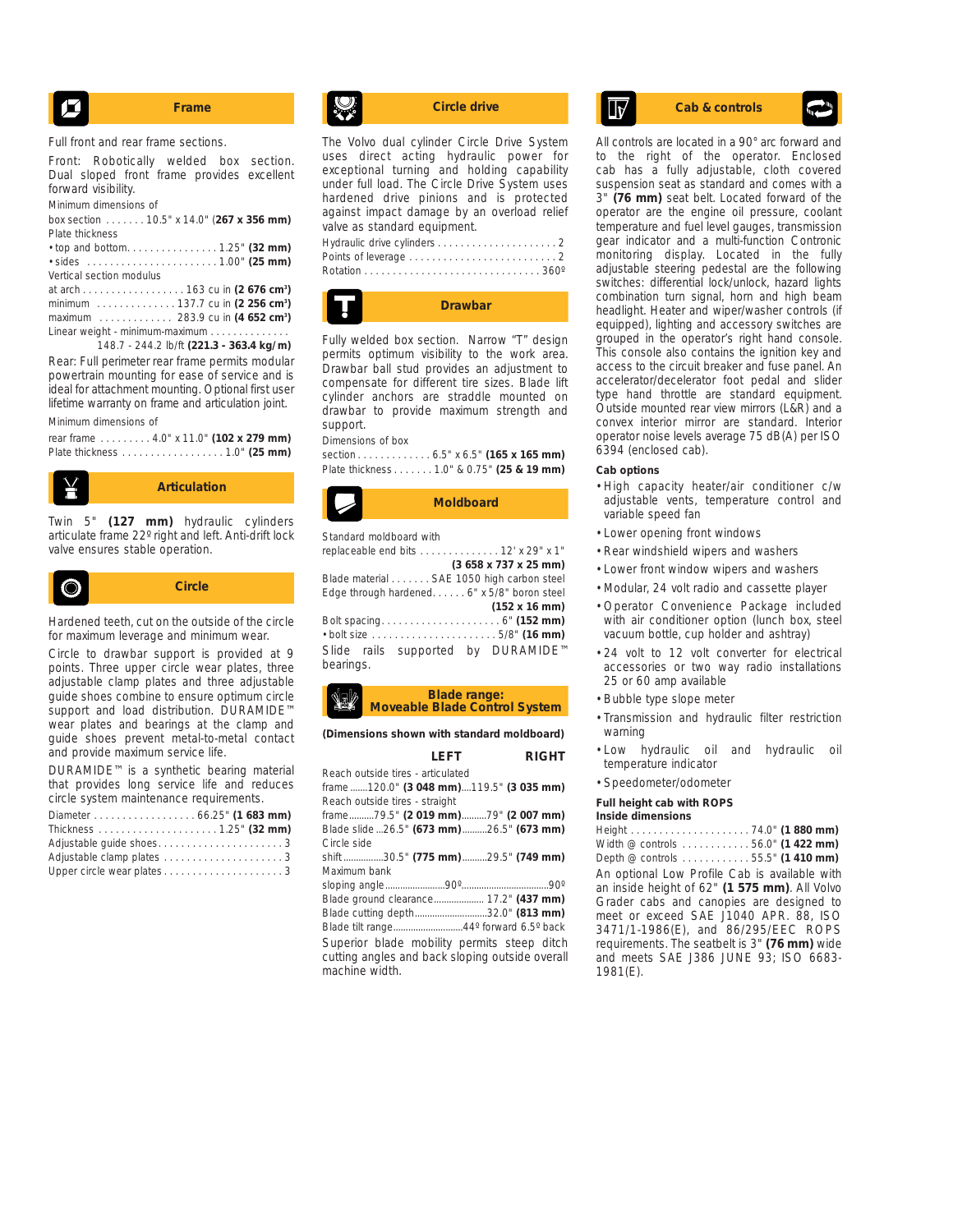## Ы

Closed Center Hydraulic System senses load requirements and maintains system pressure 350 psi **(24 Bar)** above the load pressure.

System features industry standard control arrangement complete with low effort, feathering type, short throw levers located on a fully adjustable steering pedestal.

System incorporates lock valves to prevent cylinder drift under load in the following circuits: blade lift, moldboard tilt, circle shift, wheel lean, circle turn and articulation.

Hydraulic system features include axial piston pump, pressure and flow compensated, variable displacement with high output for smooth multi-functioning.

The pump drive shaft is equipped with Perma Lube U joints.

Maximum pressure . . . . . . . . . . 2,700 psi **(186 Bar)** Output 2200 RPM. . . . 0-75 U.S. gpm **(0-284 lpm)** Filtration . . . . . . . . . . . . . . . . 10 micron spin-on type

# Load sensing hydraulics **Capacities**

|                                                    | U.S.Gal. Litres |
|----------------------------------------------------|-----------------|
| Fuel tank 120.0 454.0                              |                 |
|                                                    |                 |
|                                                    |                 |
| Tandems (each) 26.4 100.0                          |                 |
| Hydraulic oil tank 35.4 134.0                      |                 |
| Coolant antifreeze protection to                   |                 |
| $-58^{\circ}$ F ( $-50^{\circ}$ C) approx 8.2 31.0 |                 |
| Engine oil 10.4 39.5                               |                 |
|                                                    |                 |



**(Optional unless otherwise stated as standard equipment)**

## **Snow**

| Hydraulic Wing                              |  |  |
|---------------------------------------------|--|--|
| • high bench4,800 lb (2 177 kg)             |  |  |
| $\cdot$ low bench 4,000 lb (1814 kg)        |  |  |
| One Way Snow Plow 2,350 lb (1 065 kg)       |  |  |
| "V" Snow Plow                               |  |  |
|                                             |  |  |
| $\cdot$ 10' (3 042 mm)  2,650 lb (1 202 kg) |  |  |
|                                             |  |  |

#### **Earth** Dozer Blade

| Dozer Blade                                                      |  |
|------------------------------------------------------------------|--|
| $\cdot$ 8' (2 438 mm) $\ldots \ldots \ldots 2,620$ lb (1 188 kg) |  |
| $\cdot$ 9' (2 743 mm) $\ldots \ldots \ldots 2,870$ lb (1 302 kg) |  |
| $\cdot$ 10' (3 048 mm) 3,120 lb (1 415 kg)                       |  |
| Front Mounted Scarifier 1,780 lb (807 kg)                        |  |
| Mid-mount Scarifier 1,725 lb (782 kg)                            |  |
| Push Block1,125 lb (510 kg)                                      |  |
| Ripper/Scarifier, rear 2,880 lb (1 306 kg)                       |  |
|                                                                  |  |

#### **Dimensions with standard equipment** All dimensions are approximate